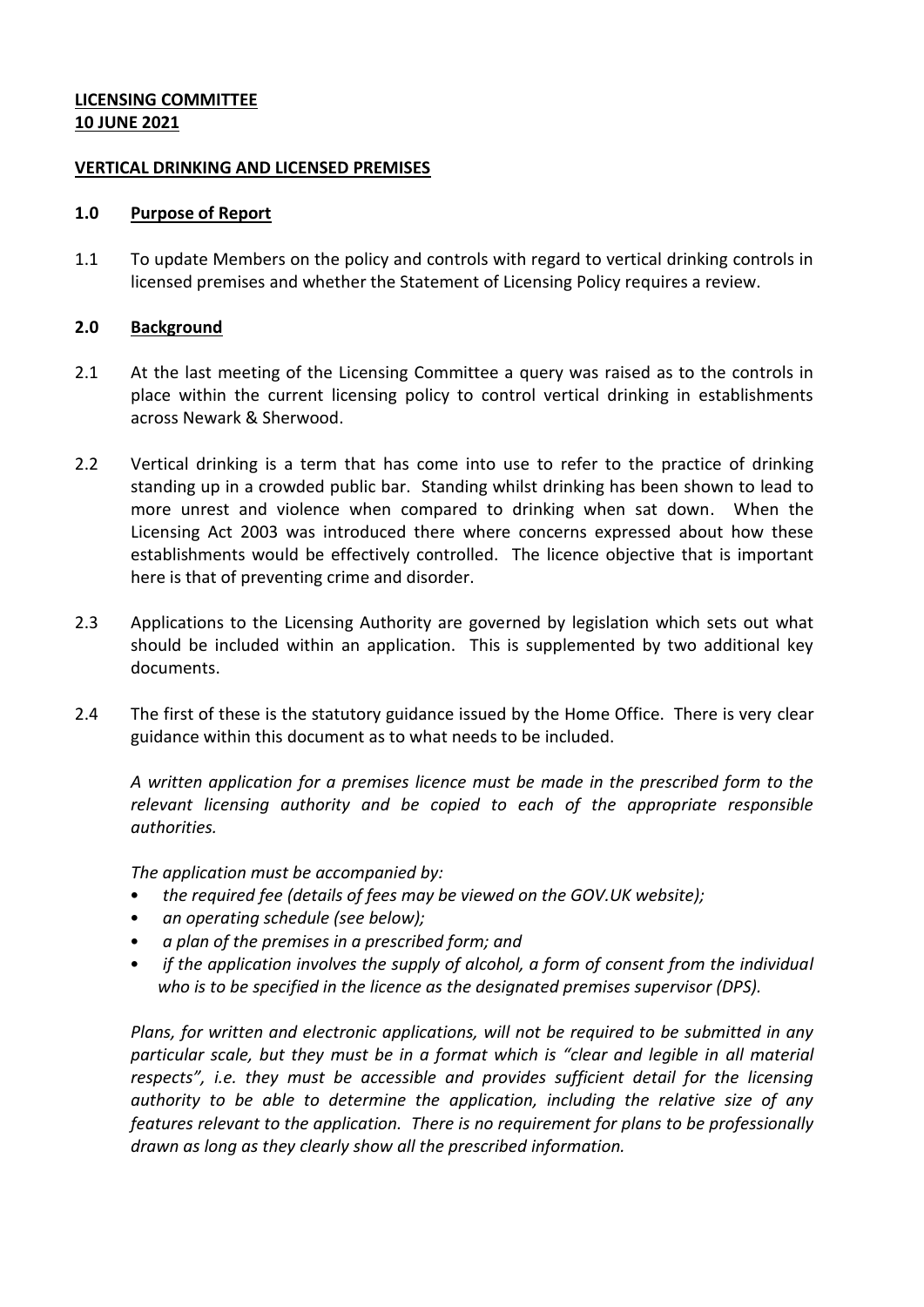- 2.5 There is no specific mention in the guidance on vertical drinking establishments.
- 2.6 The second key document is the Newark & Sherwood Statement of Licensing Policy. The current version was approved by full Council and has been in place since January 2019.
- 2.6 Policy 2 of the Statement sets out the matters that will be taken into account when considering applications. It is shown below.

*POLICY 2*

*` When preparing or considering applications, applicants, Responsible Authorities, other persons and the Licensing Authority shall, where appropriate, take into account the following matters in assessing both the potential for the Licensing Objectives to be undermined and the appropriateness of, any conditions which may be offered or imposed on any resulting licence, certificate or permission:*

- *(i) The nature of the area within which the premises are situated.*
- *(ii) The precise nature, type and frequency of the proposed activities.*
- *(iii) Any measures proposed by the applicant in the Operating Schedule.*
- *(iv) The nature (principally in terms of the age and orderliness) and number of any customers likely to attend the licensed premises.*
- *(v) Means of access to and exit from the premises.*
- *(vi) The provision and availability of adequate seating and the restriction of standing areas.*
- *(vii) Noise from the premises or people visiting the premises*
- *(viii) The potential cumulative impact (see below).*
- *(ix) Other means and resources available to mitigate any impact.*
- *(xi) Such other matters as may be relevant to the application.*
- 2.7 Members will note that at point (vi) there is a specific mention 'adequate seating and the restriction of standing areas'.
- 2.8 This is additionally supported by the local guidance that has been produced that sets out in some detail the requirement to submit a plan and as to what should be shown on the plan. An extract from the guidance is attached as **Appendix 1**. Again it can be noted that there is specific mention of the requirement for the plan to show

*Fixed structures (including furniture) or similar objects temporarily in a fixed location (but not furniture) which may impact on the ability of individuals on the premises to use exits or escape routes without impediment*

- 2.9 Whilst this is only guidance to support the application process Officers would seek additional details on any application if the venue could be considered to be promoting vertical drinking.
- 2.10 Officers have looked at Statements of Licensing Policy from other local authorities and very few have specific references to vertical drinking.